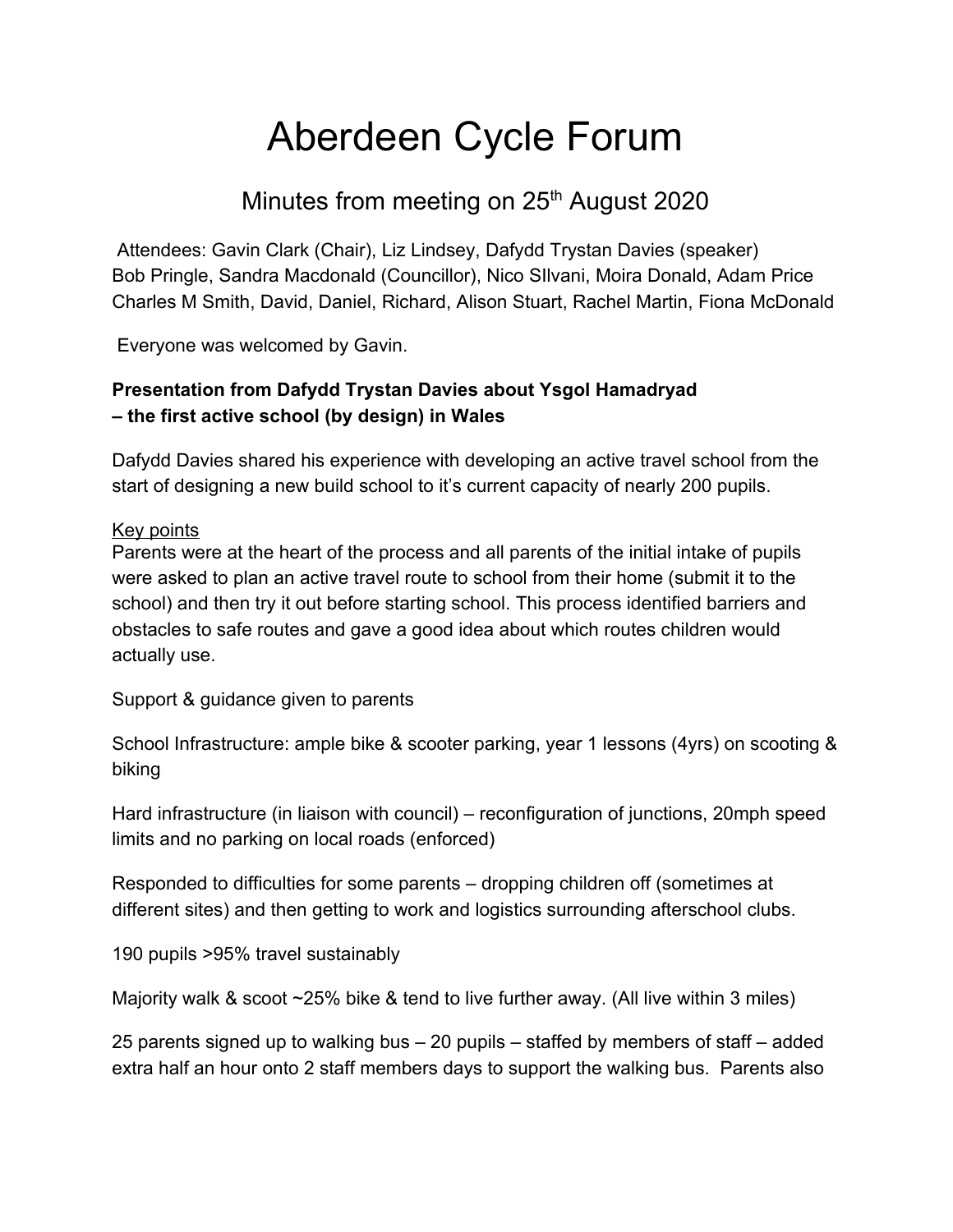volunteer but the school felt it was essential to have staff in place. All of these children attend the breakfast club.

Staff are allowed to park but need to be on site by 7.30am before car park is closed.

[Link to the report](https://www.huwirranca-davies.org.uk/wp-content/uploads/2019/11/Ysgol-Hamadryads-Active-Travel-Journey-Eng.pdf)

*A number of people left the meeting at this point.*

## **ACF Business**

**Bike Lessons & Dr Bike** *(funded from money raised for Reclaim the Streets Event)* Bike lessons to run next 3 weekends – all spaces have already been taken.

Sat  $29<sup>th</sup>$  Aug 9.30 – 12.30 Dr Bike at Duthie Park the following weekends at Hazlehead and Seaton Park run by Adventure Aberdeen

Dr Bike sessions have been advertised via Facebook but due to COVID not intending to advertise more widely in case too many people turn up.

**Branded Items** *(to be funded from money raised for Reclaim the Streets Event)* Rachel shared a quote for ACF branded bike bells: £330 for 250

Discussion about quality of the bells & where they are made. Gavin suggested obtaining a sample.

Snoods made in the UK by the same company.

#### **Spaces for People**

Beach & Carden Place active travel routes – disappointing that not much work seems to have taken place yet.

Moira Donald reported that the new bit of protected cycle lane at Maberly St is too narrow and because there are bollards in place it is now difficult to avoid the potholes. Not cycle friendly! Good further up where there is plenty of space.

Nico agreed that it looks more like an extended footpath than a cycle path.

Moira – between Charlotte St & further up where there is a road closed – the sandbags block half of the cycle lane.